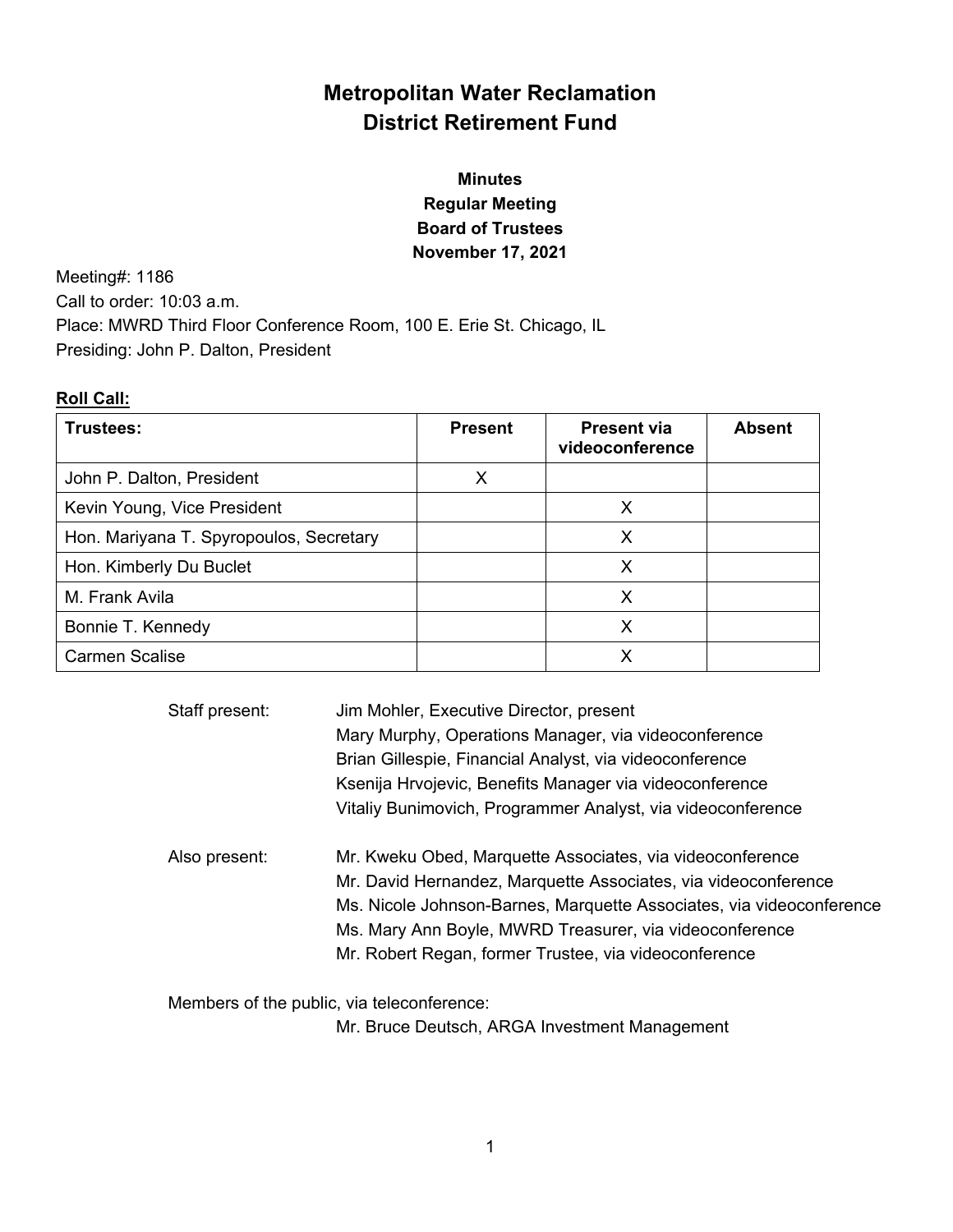# **Roll Call**

President Dalton conducted a roll call.

# **Meeting attendance**

To ensure that the minutes of the meeting are properly recorded, anyone attending the meeting via teleconference outside the Board members, Fund consultants, and pertinent Fund staff, were asked to identify themselves and affiliation, if any.

# **Public Comment**

President Dalton solicited public comments; there were none.

*(Whereas Trustee Avila entered the meeting via videoconference)* 

# **Retirement Board Resolution – Recognition of Robert T. Regan**

President Dalton read a Board Resolution recognizing the dedicated service of Mr. Regan to the RF Board over the last 16 years. Mr. Regan also thanked the Board for the opportunity to serve the membership, and for their kind words.

# **Oath of Office Elective Trustee Term Expiring 11/30/22 – Carmen F. Scalise**

Vice President Young administered the Oath of Office to Trustee-Elect Scalise.

# **Oath of Office Elective Trustee Term Ending 11/30/25 – John P. Dalton, Jr.**

Vice President Young administered the Oath of Office to President Dalton.

# **Regular Business**

Approval Regular Meeting Minutes – 10/27/21

*Motion to approve by Commissioner Spyropoulos. Seconded by Vice President Young, unanimously approved by roll call vote.*

Approval Executive Session Minutes – 10/27/21, pursuant to ILCS 120/2(c)(7)

*Motion to approve and keep closed by Commissioner Spyropoulos. Seconded by Trustee Kennedy, unanimously approved by roll call vote.* 

## Approval of Meeting Agenda – 11/17/21

*Motion to approve by Vice President Young. Seconded by Commissioner Spyropoulos, unanimously approved by roll call vote.* 

# **Consent Agenda**

## Administrative Expenses, 13 items, \$122,611.89

*Motion to approve by Trustee Kennedy. Seconded by Vice President Young, unanimously approved by roll call vote.* 

## Investment Expenses, 9 items, \$ 750,749.67

*Motion to approve by Commissioner Spyropoulos. Seconded by Trustee Kennedy, unanimously approved by roll call vote.*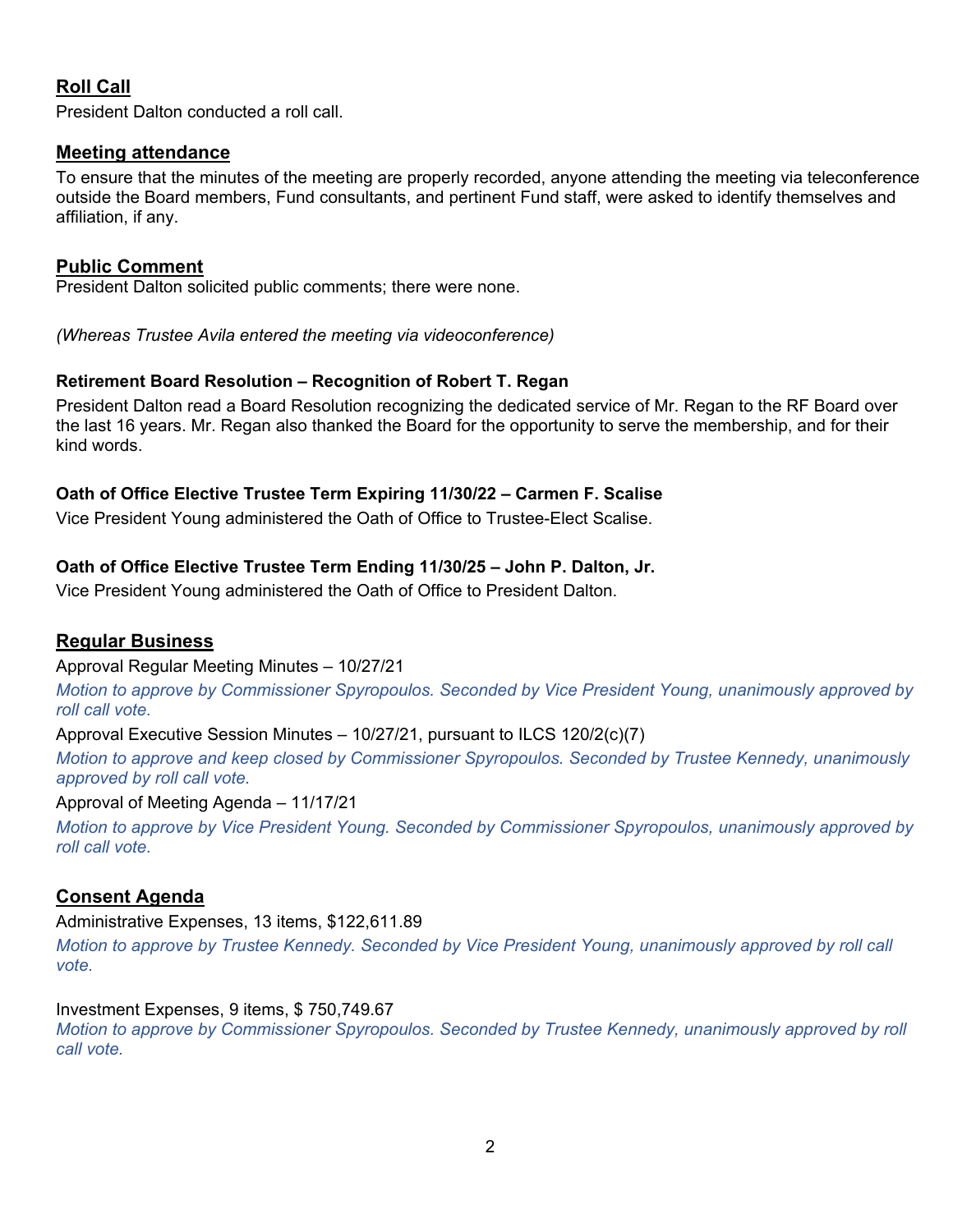# **Consent Agenda – Continued**

#### Employee Annuitants - 1 new retirees, \$3,174.50 total monthly

*Motion to approve by Commissioner Spyropoulos. Seconded by Trustee Avila, unanimously approved by roll call vote.* 

#### Surviving Spouse & Child Annuitants – 3 new surviving spouse annuities, \$12,795.74 total monthly

*Motion to approve by Vice President Young. Seconded by Commissioner Du Buclet, unanimously approved by roll call vote.* 

#### Refunds - 8 refunds, \$315,732.32

*Motion to approve by Commissioner Spyropoulos. Seconded by Trustee Kennedy, unanimously approved by roll call vote.* 

### Duty Disability, benefits for 5 persons, \$168.28

*Motion to approve by Vice President Young. Seconded by Trustee Kennedy, unanimously approved by roll call vote.* 

### Ordinary Disability, benefits for 7 persons, \$1,427.77

*Motion to approve by Commissioner Spyropoulos. Seconded by Trustee Kennedy, unanimously approved by roll call vote.*

#### **Cash Allocation**

Mr. Mohler reported the following regarding necessary liquidity for upcoming disbursements.

For December 2021 disbursements of (\$16.9M), the previously approved \$6M from Ariel Investments (S/MCV) will be needed to honor them. For January 2022 projected disbursements of (\$16.0M), Fund staff projects (\$14.55M) of invested assets will need to be liquidated to honor them. Fund staff recommends requesting liquidity from the following sources:

| <b>Investment Manager</b>      | <b>Investment Mandate</b> | (SM)     |
|--------------------------------|---------------------------|----------|
| <b>Wasatch Global Advisors</b> | <b>Small Cap Value</b>    | \$14.55M |

*Motion by Vice President Young to approve staff's recommendation for necessary liquidity. Seconded by Commissioner Spyropoulos, unanimously approved by roll call vote.* 

## **Staff Administrative Update**

#### **Pension Administration System - Project Update**

Ms. Murphy reported that the Selection Review Committee (SRC - Ms. Murphy, Ms. Hrvojevic, Mr. Bunimovich) and the RFP Consultant (Provaliant) have reviewed the three RFP responses that were submitted October 8th. The next step will be holding meetings with each vendor for a demonstration of each vendor's base product and certain functionalities, and for consideration of their project management approach. Two finalists are expected to be chosen by the December meeting.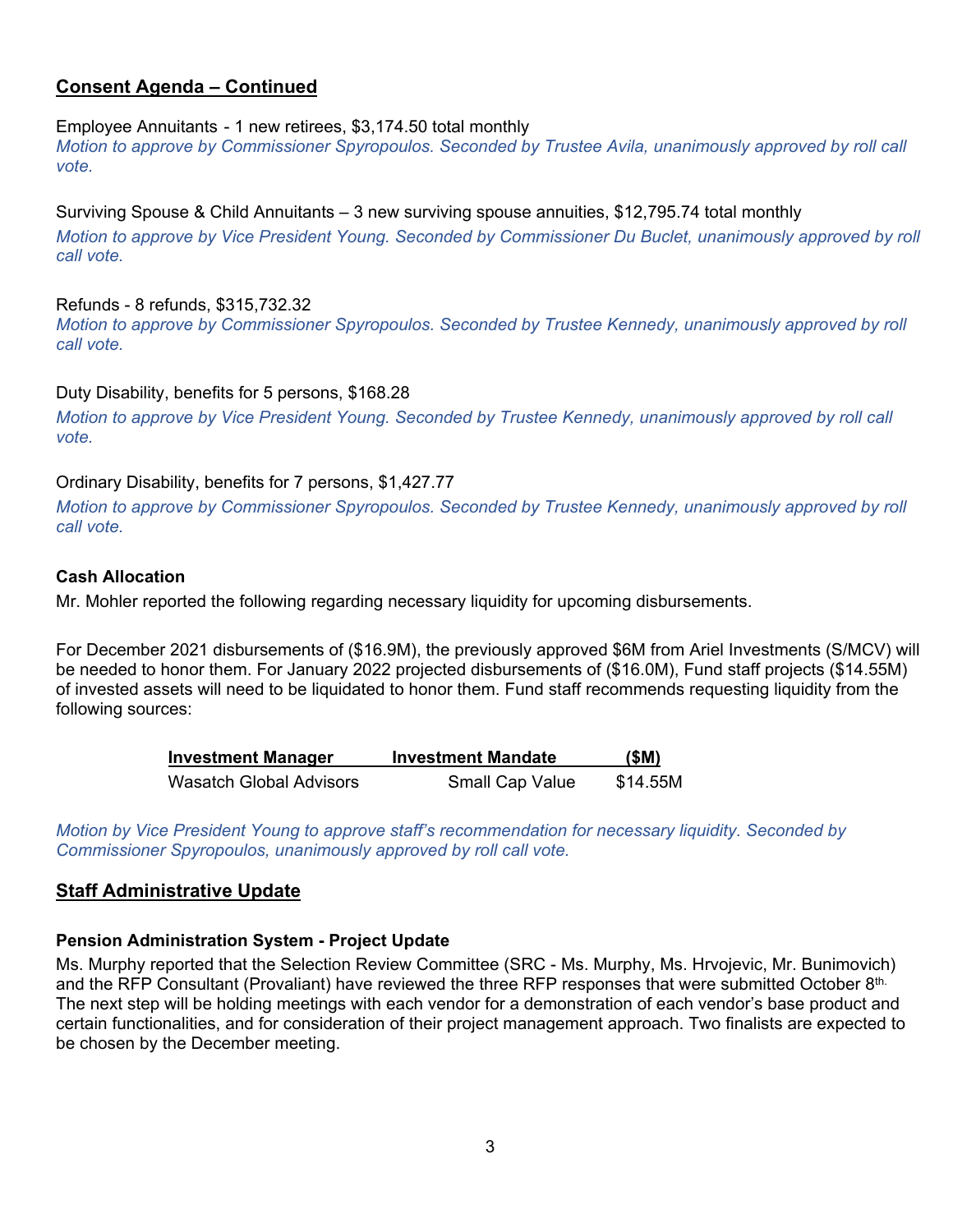# **Staff Administrative Update – Continued**

## **RFP for Data Cleansing Services - Selection of Provider**

Mr. Mohler stated that the contract with MBS was finalized last month, with the assistance of legal counsel, JBOH. Ms. Murphy reported that the kickoff meeting with MBS took place on November 16<sup>th</sup>. The Fund will be needing to procure and administer a sandbox environment for MBS soon. Status update meetings are expected to take place weekly.

## **Signature Verification Project Update – Request for Holding Payments\***

Ms. Hrvojevic reported since the last meeting, when there were 60 responses outstanding, there are only 6 outstanding verifications. Some contact has been successful with 4 of the 6 members; no contact has been successfully made with 2. Discussion followed. Staff requested approval to hold the payments to the 2 members where no contact has been successful until such time that contact is made in accordance with historical practice.

*Motion by President Dalton to direct staff to proceed with the historical process to prove eligibility for an annuity. Seconded by Commissioner Spyropoulos, unanimously approved by roll call vote.* 

### **Cyber Security Policy Update**

Mr. Mohler presented the final draft policy for Trustee approval. Mr. Bunimovich described the comparison to the District's cyber security policies. Trustee Young, who also reviewed and commented on the final draft, noted the document is very thorough.

*Motion by Vice President Young to approve and adopt the Fund's Cyber Security Policy. Seconded by Commissioner Spyropoulos, unanimously approved by roll call vote.* 

Mr. Mohler commented that the adoption of the policy will lead to considerable staff training and the policy is a living document and will be reviewed on a regular basis.

## **Fund Staffing Update**

This matter was discussed in Executive Session in accordance with 5 ILCS 120/2(c)(1).

In open session the Board approved the hiring of the top candidate recommended by Fund management for the Assistant Benefits Analyst position.

*Motion by Vice President Young. Seconded by Commissioner Spyropoulos, unanimously approved by roll call vote.* 

#### **Trustee Education Discussion / Opportunities**

Mr. Gillespie reviewed the upcoming opportunities for Trustee education. He reported all Trustees have met the annual 8-hour Ethics training requirement for 2021.

#### **2022 Proposed Board Meeting Schedule\***

Mr. Mohler presented the 2022 Proposed Board Meeting Schedule for Trustee review.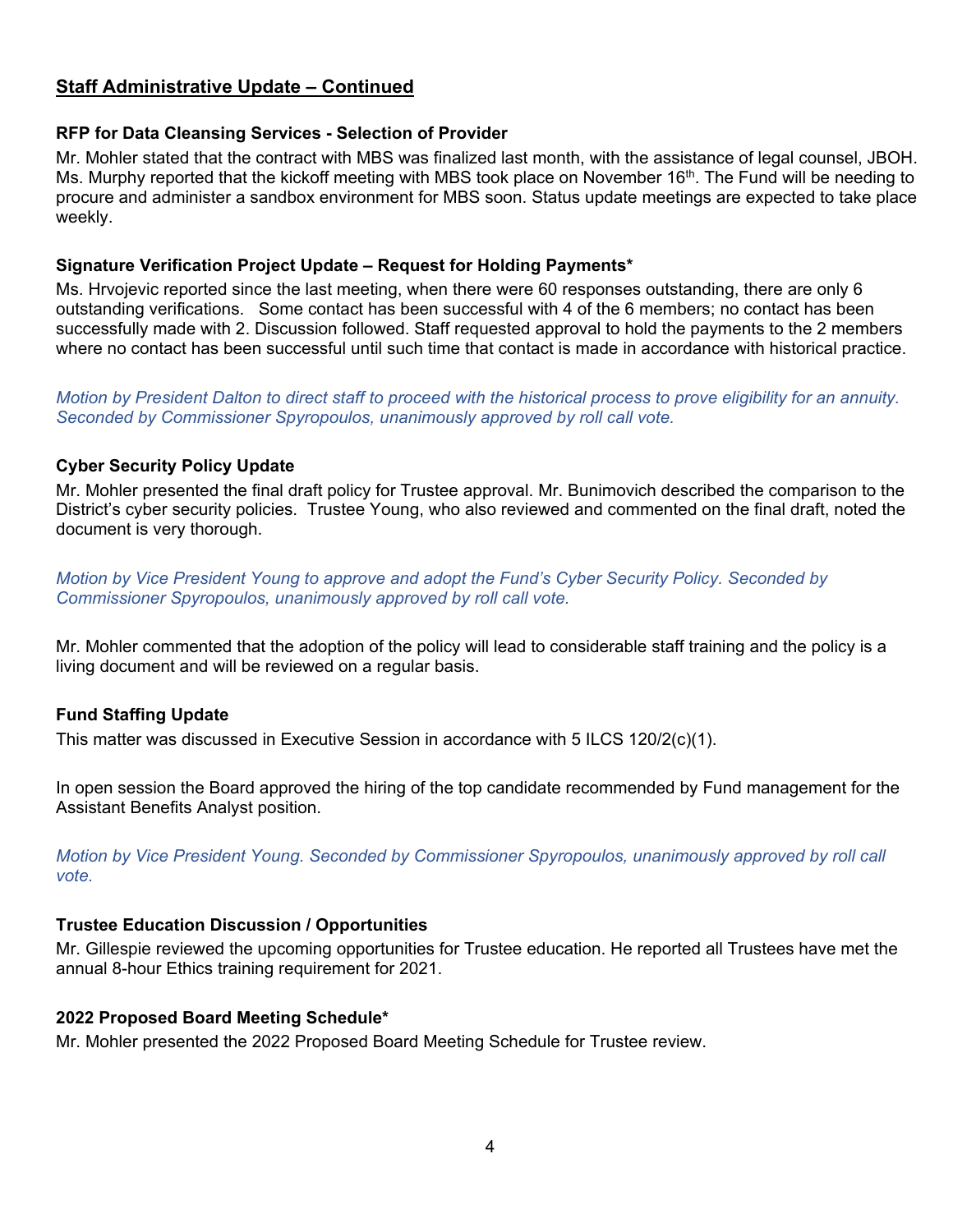# **Staff Administrative Update – Continued**

### **2022 Administrative Budget Update**

Mr. Mohler reported that he and Ms. Murphy will schedule Teams meeting with each Trustee to go over the draft 2022 Administrative Budget and discussed the process that will be followed.

## **Legal & Legislative**

Mr. Mohler reported that the 102<sup>nd</sup> General Assembly Session is scheduled to be from January 4<sup>th</sup> till April 8<sup>th</sup>, 2022. It was recommended that any legislative initiatives of the Fund be vetted at the December meeting of the Board for consideration.

## **Meeting Attendance (Reminder)**

To ensure that the minutes of the meeting are properly recorded, anyone attending the meeting via teleconference outside the Board members and pertinent staff and consultants, please identify yourself and affiliation, if any.

## **Staff Investment Update(s)**

#### **Current vs. Target Asset Allocation**

Mr. Gillespie presented to the Retirement Board the Fund's current asset allocation compared to the target allocation.

#### **Watchlist Update**

Mr. Gillespie commented on the current Watchlist which currently lists two managers. Discussion ensued; no action taken by the Board.

#### **MWDBE Utilization – Investment Management and Brokerage**

Mr. Gillespie informed the Board of the Fund's current utilization of MWDBE firms for investment management and brokerage services. No actions were taken by the Board.

#### **RFP International Equity - Developed Countries – Update**

This matter was discussed in Executive Session in accordance with 5 ILCS 120/2(c)(7). In open session the Board took no action regarding this matter.

#### **Special Meeting Discussion**

This matter was not discussed in open session with the Board.

## **Investment Consultant Report(s)**

#### **Market Environment**

Mr. Obed reviewed the investment markets as of October 2021. Discussion ensued.

#### **Monthly Flash Report**

Mr. Obed presented the October 2021 Performance Report, which presents the performance of the Fund's portfolio by asset class and by manager. Discussion ensued.